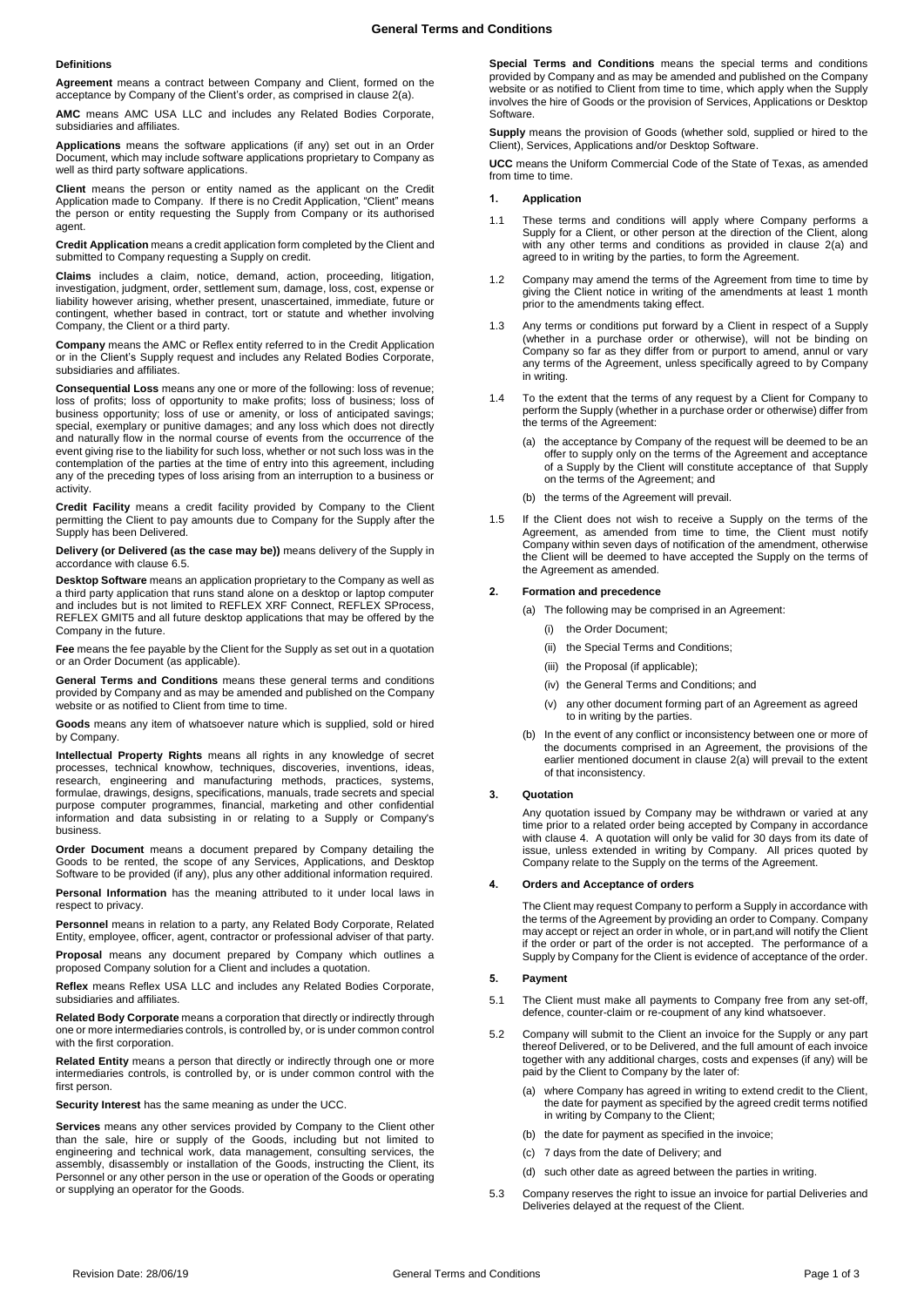- 5.4 Company may, with prior written notice to the Client, offset any amount due from Company to the Client against any amount due from the Client to Company, whether in connection with the Supply or otherwise.
- 5.5 Where Company agrees to extend credit to the Client, the Client must make payments when so required to ensure the total amount outstanding from time to time remains within the credit limit determined by Company.
- 5.6 Company may, with the prior written consent of the Client, increase the Fee every 12 months from the first of July and at such other times agreed between the parties.

# **6. Delivery**

- 6.1 The time within which Company may advise the Client that it will make Delivery of the Supply will be regarded as a best estimate, but will not be guaranteed and may be subject to extension to cover delays caused by or contributed to by weather, industrial action, manufacturers or suppliers, fire or any other cause beyond the control of Company. No responsibility, liability or Claim will be accepted by Company for the consequences of any such delay(s) beyond the Company's reasonable control.
- 6.2 If, as a result of causes beyond Company's reasonable control, Company determines that it will not be able to deliver all or part of the Supply within a reasonable timeframe, either party may terminate the relevant Agreement. Company agrees to indemnify the Client for the direct additional costs incurred as a result of such termination, and otherwise both parties release each other from any Claims in relation to the Agreement and in respect of the termination.
- 6.3 Delivery of the Supply may be effected as a whole, or in separate parts with prior agreement of the parties.
- 6.4 If the Client requests Company to delay Delivery of any or all of the Goods, Company may agree to store the Goods, with such storage to be at the Client's expense.
- <span id="page-1-0"></span>6.5 Where applicable, Company will deliver the Goods to the Client in accordance with the Agreement or, if not specified or otherwise agreed by Company in writing, by delivering the Goods ex works (as that term is defined in the Incoterms 2010) or such other location within the United States of America as nominated by Company acting reasonably (**Delivery Point**).
- 6.6 If the Delivery Point is Company's premises, the Client must remove the Goods from the Delivery Point within 14 days of the date of Delivery.

#### **7. Inspection**

- 7.1 The Client must inspect the Supply as soon as practicable on Delivery.
- <span id="page-1-2"></span>7.2 Subject to clause [8,](#page-1-1) no Claim for shortages or damages or defective Supply may be made against Company unless written notice of such claim is received by Company within 3 days after Delivery. Upon such notice Company reserves the right to rectify any shortage or damages or defective Supply at its own expense and within reasonable time after notification by the Client.
- 7.3 Subject to clause [8,](#page-1-1) if the Client fails to notify Company in accordance with clause [7.2,](#page-1-2) the Client will be deemed to have accepted the Supply.

#### <span id="page-1-1"></span>**8. Warranties and Exclusions**

- 8.1 Except as otherwise provided herein, Company excludes all warranties, guarantees, terms, conditions or liability in relation to the Supply, express or implied, including without limitation merchantability or fitness for a particular purpose and Company will not be liable for any claim for direct, indirect or Consequential Loss or damage arising out of or contributed to by the Supply.
- 8.2 Notwithstanding clause 8.1, Company's liability with respect to the Supply will be limited to any one or more of the following as determined by Company in its absolute discretion:
	- (a) the cost of replacing the Goods or resupplying the Services; or
	- (b) the cost of having the Goods repaired or Services resupplied.
- 8.3 The Client agrees that it has made its own enquiries as to the suitability of the Supply (or any part of the Supply) for the Client's intended use and the Client has not relied upon any statement, representation or information provided by or on behalf of Company in respect of the Supply (including the use of the Supply).
- 8.4 The Client agrees to take all reasonable steps to mitigate any loss or damage it suffers or incurs.

## <span id="page-1-6"></span>**9. Limitation of liability**

- <span id="page-1-4"></span>9.1 Subject to clause [9.2,](#page-1-3) Company's total potential liability arising out of or in connection with its performance of its obligations pursuant to the Agreement or in respect of the Supply, including without limitation any negligent acts or omissions, is limited as follows:
	- (a) Neither party shall have liability to the either party for any Consequential Loss; and
	- (b) Company's total aggregate liability for any and all loss or damage, however arising, is capped at the VAT exclusive aggregate price paid by the Client to Company under the Agreement for the specific

Supply that gave rise to the loss or damage in question or the amount of USD \$50,000 whichever is less.

<span id="page-1-3"></span>9.2 The limitations in clause [9.1](#page-1-4) do not apply to the extent that any loss or damage is directly attributable to fraud or wilful misconduct by Company.

### <span id="page-1-7"></span>**10. Release and Indemnity**

- <span id="page-1-5"></span>10.1 Except to the extent a Claim or demand is caused by the negligent act of omission of the Company, the Client releases and discharges Company from all Claims and demands on Company and any direct loss or damage caused to the Client or any other person and indemnifies and holds Company harmless from and against all liabilities, losses, damages, costs or expenses incurred or suffered by Company and from and against all Claims made against Company, arising in either case as a result of, or which has been contributed to by:
	- (a) the Client's breach of any of its obligations under the Agreement;
	- (b) the Client's failure to comply with any laws, rules, standards, or regulations applicable to the Agreement or the Supply;
	- (c) the Client's failure to keep any Goods which are the property of Company safe and secure;
	- (d) any use of the Goods contrary to any instructions or warnings given by Company or the manufacturer of the Goods;
	- (e) any other negligence or any breach of duty by the Client;
	- (f) any compliance or adherence by Company with any instruction by the Client; or
	- (g) any reliance by Company on any representation by the Client.
- 10.2 The parties agree and acknowledge that, for the purposes of claus[e 10.1,](#page-1-5)  a reference to the Client includes the Client's agents, employees, directors, representatives and contractors and any person or party who uses the Supply or claims an interest in the Goods as a result of a transaction with, or otherwise with the permission of, the Client.

# <span id="page-1-8"></span>**11. Default by the Client**

- 11.1 In the event the Client:
	- (a) breaches or is alleged to have breached the Agreement and fails to rectify such breach when requested by the Company;
	- (b) threatens or is likely to become subject to any insolvency, administration or bankruptcy;
	- (c) has made any false, inaccurate or misleading statements having a material effect in relation to the making of the Agreement or any related or collateral document; or
	- (d) in Company's opinion, acting reasonably, has a material adverse change in their financial condition;

Company may, without prejudice to any other rights:

- (e) refuse to perform a Supply except where payment in full has been received by Company prior to a Supply; and
- (f) retain (where applicable) all moneys paid on account of any Supply.
- 11.2 If the Client defaults in paying any invoiced amount or any amount otherwise due and owing from the Client to Company, and fails to rectify such default within seven (7) days of a written request from the Company to do so:
	- (a) the Client must pay interest on the highest debt balance of each calendar month on monies owing by the Client to Company calculated daily from the date the amount became payable to the date of payment at a rate of 1% per month or the highest rate permissible under applicable law, whichever is the greater, and
	- (b) any unpaid amount together with interest and any other expenses becomes a debt due by the Client to Company and the Client must pay Company's costs of any enforcement action, including, but not limited to, any legal costs.

# <span id="page-1-9"></span>**12. Survival**

- (a) All obligations of the parties under an Agreement will survive the expiration or termination of the Agreement to the extent required for full observance and performance.
- (b) The following clauses survive termination of the Agreement: clause [9](#page-1-6) (Limitation of Liability); clause [10](#page-1-7) (Release and Indemnity); clause [11](#page-1-8) (Default by the Client); clause 16 (Intellectual Property) and this claus[e 12.](#page-1-9)

## **13. Governing Law**

The Agreement will be governed and determined in accordance with the laws of Texas, USA and the parties submit to the exclusive jurisdiction of the state and federal courts located in Houston, Harris County, Texas USA. The operation of the United Nations Convention on Contracts for the International Sale of Goods is hereby excluded.

## **14. Assignment**

Either party may assign any rights or obligations pursuant to the Agreement to any other party on giving the 30 days' prior written notice in writing.